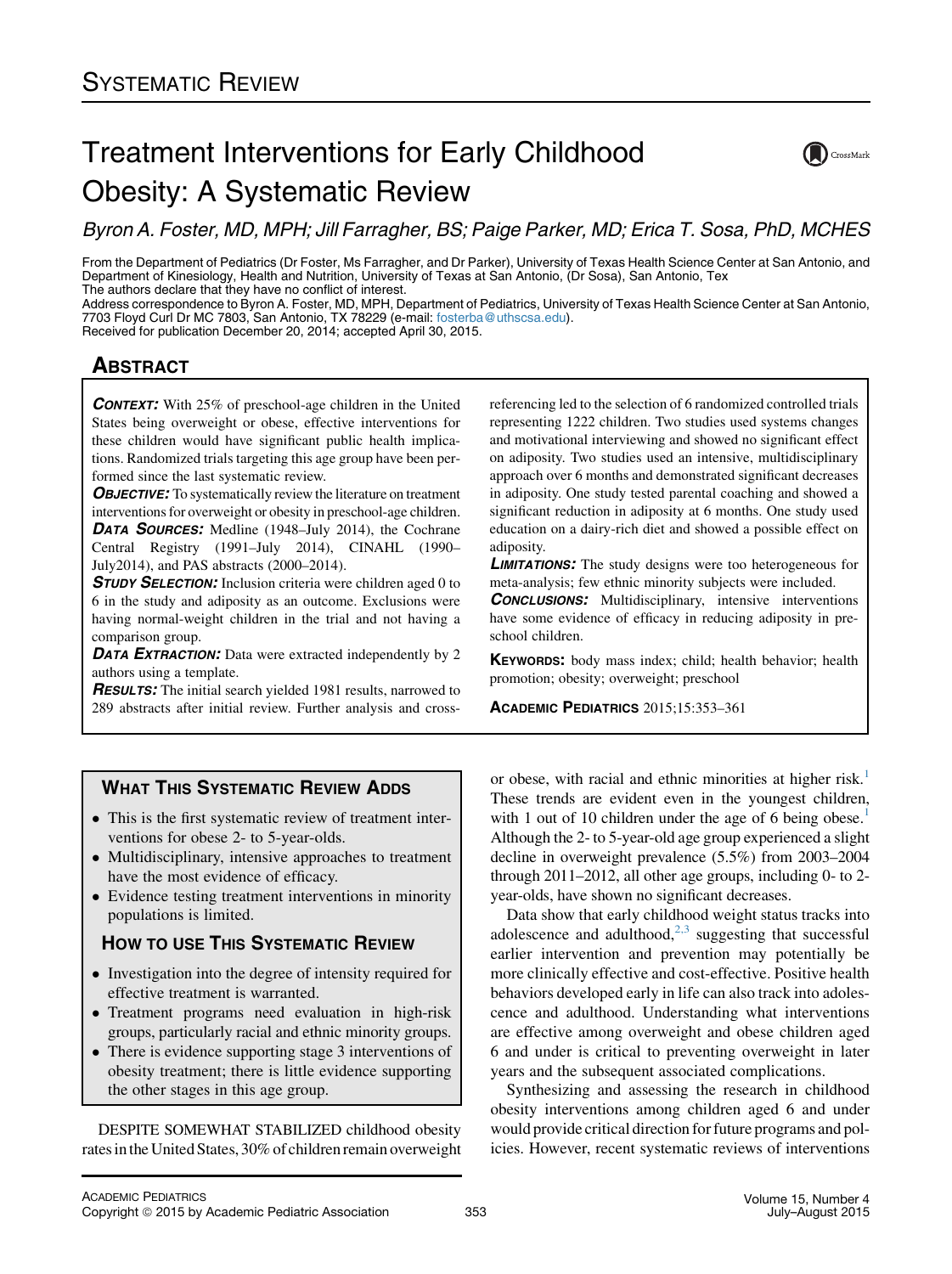in childhood obesity have focused on school-age and adolescent children. $4-6$  Reviews of treatment interventions among younger children have included both normal and overweight children reducing the ability to identify effectiveness of treatment interventions exclusively as opposed to primary prevention<sup>[7](#page-7-0)</sup> or were completed before more recent clinical trials targeting this age group.<sup>8,9</sup>

In this systematic review, we attempted to address this question: in children aged 0 to 6 years who are overweight or obese, what behavioral or clinical interventions have been shown to be effective in reducing adiposity using a clinical trial design? In asking this question, we aimed to characterize commonalities to success so as to best inform this rapidly developing area of research. Innovative aspects of this review include a focus on treatment interventions for overweight and obese children and an examination of intervention effectiveness among children 6 years and younger, a critical population for clinical and costeffective interventions.

## METHODS

A detailed protocol was developed and is available by request from the corresponding author. A priori inclusion criteria were studies that enrolled children aged 0 to 6, included a measure of adiposity as an outcome, and had a specific strategy for addressing children aged 0 to 6 if other ages were included. Inclusion of normal-weight children was an exclusion criterion, as we chose to focus on intervention rather than primary prevention. We used 3 accepted definitions for overweight or obesity to evaluate this exclusion criterion: the US Centers for Disease Control and Prevention,<sup>10</sup> the World Health Organization,<sup>[11](#page-7-0)</sup> or the International Obesity Task Force.<sup>[12](#page-7-0)</sup> A search of Medline (1946–July 2014), the Cochrane Central Registry (1991– July 2014), CINAHL (1990–July2014), and PAS abstracts (2000–2014) was completed in July 2014. For the Medline search, terms used in the search were "obesity," "overweight," combined with "OR," then the filters of children (aged 0–18 years) and clinical trial applied to the results. Results from the initial search were cross-referenced and liberally screened by title and abstract to ensure the study focused on children and overweight or obesity. Any lack of clarity on the study's inclusion criteria or outcomes at this point led to a full-text review. For the second round, abstracts—and, as necessary, full articles—were screened using the inclusion and exclusion criteria by 2 authors independently (BF, PP). A hand search of the reference lists of all selected full text articles was done by 2 authors independently (BF, PP). Only clinical trials, and not observational studies, were included in this review.

### **PRIMARY OUTCOME**

The primary outcome measure was a measure of adiposity in participants (children) using the longest available time point after the start of the intervention; no minimum follow-up was a priori set. Acceptable outcome measures for adiposity a priori included body mass index

(BMI), BMI percentile, or some iteration of percentage overweight or obese using height, weight, and waist circumference.

We collected secondary outcome data on any measure of behavioral change, measures of nutritional intake, activity, or feeding patterns in order to help elucidate potential mechanisms.

## **DATA COLLECTION**

Data were collected using a standardized form that was piloted between 2 authors (BF, JF). The pilot process involved both authors extracting data from previously identified obesity intervention manuscripts and crosscomparing extracted data on intervention and outcomes; the only data process changed was including multiple measures of adiposity within a study. The data were extracted independently by 2 authors (BF, JF). Authors of primary studies were contacted as needed for clarification of results. For each study, we extracted data on the study date and duration; number, demographics, and age of participants enrolled and completed in each group; intervention methods; setting; exclusion criteria; the primary and secondary outcomes defined by this review and when data were collected.

### **HETEROGENEITY AND BIAS ASSESSMENT**

For methodologic heterogeneity, we used a qualitative approach, with 2 authors (BF, ES) examining the studies for similarities in intervention, comparison, and population. We planned to use the  $I^2$  statistic to test for statistical heterogeneity if there was sufficient methodologic similarity to combine studies in a meta-analysis.

Using the criteria proposed by the Cochrane group, random sequence generation, allocation concealment, blinding of participants and personnel, blinding of outcome assessment, incomplete outcome data, and selective report-ing were assessed.<sup>[13](#page-7-0)</sup> These were graded for each individual study as low, high, or unclear risk of bias by 2 authors (BF, PP) independently. If an article had a high risk of bias, it was discussed for inclusion status. To assess bias across studies, we planned to use a funnel plot and assess for asymmetry.

## RESULTS

The initial search yielded 1981 results that were narrowed down to 289 abstracts after initial review of title and abstract for inclusion criteria (done by BF, JF, PP) ([Figure\)](#page-2-0). Further analysis of full articles and crossreferencing led to the selection of the 6 studies included in this review (BF, JF); any conflicts were resolved via discussion. Of the 289 articles, 81 were excluded as a result of an inability to analyze the 0- to 6-year-old age group independently of other age groups. For example, most studies only included 5-year-olds on the lower age range (eg, 5 to 11-year-olds), with very few 5-year-olds actually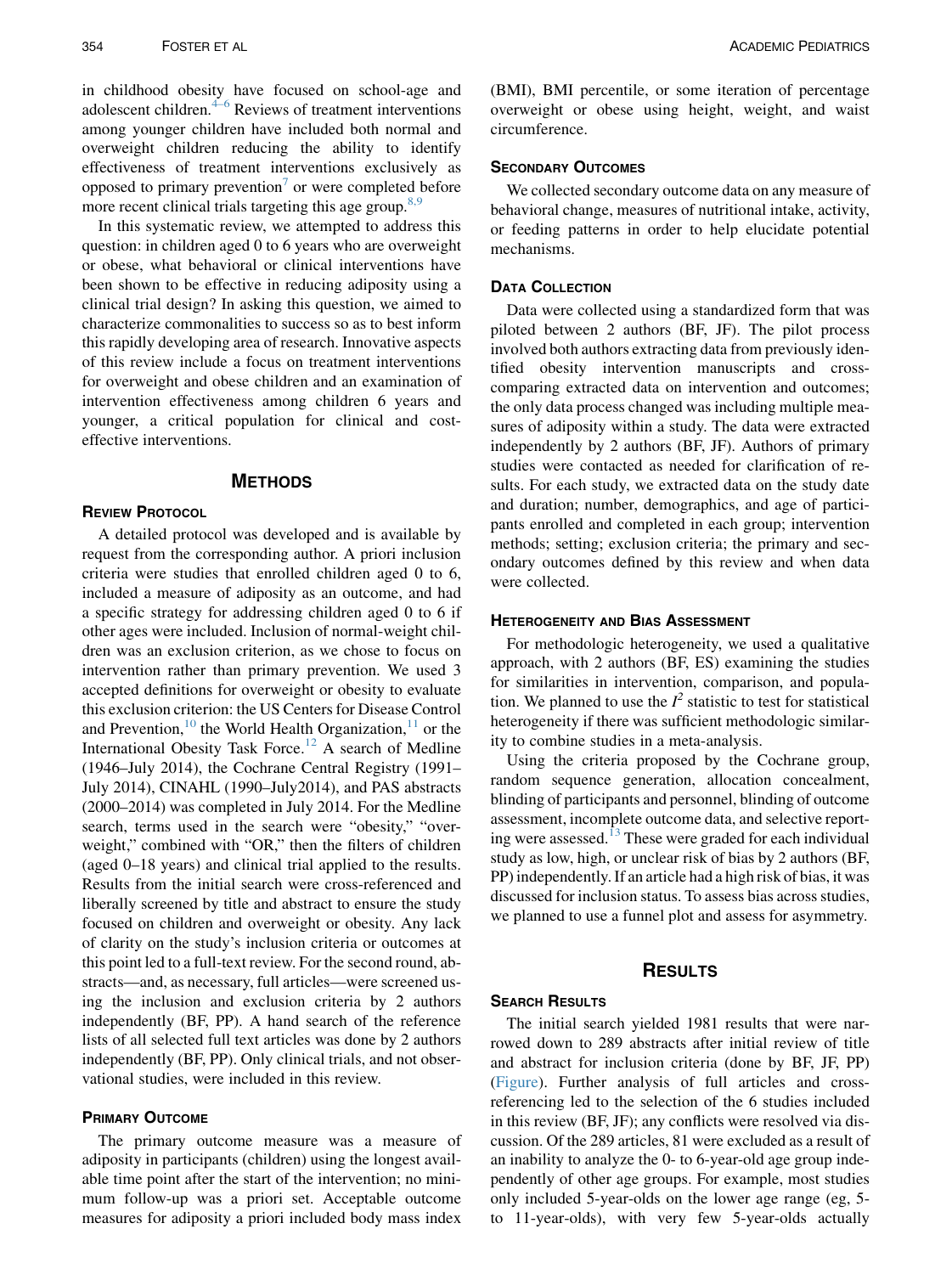<span id="page-2-0"></span>

Figure. Flow chart of search process.

enrolled. Additionally, 37 studies were excluded because they included normal-weight children in the intervention and for this analysis were deemed preventive in nature. Recent systematic reviews and the included articles were analyzed and cross-referenced for additional studies. Our final analysis revealed 7 articles representing 6 studies ([Table 1](#page-3-0)) with a total of 1222 children enrolled.<sup>[14–19](#page-7-0)</sup> For the 2 articles reporting on a single study, we used the initial publication<sup>[17](#page-7-0)</sup> as the main reference for analysis because the second publication reporting follow-up data did not present data by treatment group.<sup>2</sup>

The 6 studies all randomized participants to a control or intervention condition that ran simultaneously; basic design characteristics are presented in [Table 1](#page-3-0). All studies used exclusion criteria of having a chronic medical condition or not obtaining clearance from their pediatrician to participate. Of the 3 studies conducted in the United States, one enrolled a significant number of nonwhite participants  $(43.3\%$  of the subjects), <sup>[18](#page-7-0)</sup> with the others targeting a majority white population (83% in both studies).<sup>[16,17](#page-7-0)</sup> Similarly, 8% to 11% of participants in the latter 2 studies<sup>[16,17](#page-7-0)</sup> were from "low-income" families, defined as  $\langle $20,000^{16} \rangle$  $\langle $20,000^{16} \rangle$  $\langle $20,000^{16} \rangle$  or  $<$ \$50,000,<sup>[17](#page-7-0)</sup> while in the former study<sup>[18](#page-7-0)</sup> that figure was 29%, defined as  $\langle$ \$50,000.<sup>[18](#page-7-0)</sup> Two non-US studies did not provide demographics<sup>14,15</sup>; one Dutch study enrolled mostly children of mid–high to highly educated mothers (66.7%), and the children were primarily native Dutch  $(83.1\%)$ <sup>[19](#page-7-0)</sup>

All the studies randomized subjects to a control condition that ranged from usual care with their current pro-vider<sup>[18](#page-7-0)</sup> up to ten 60-minute educational sessions with a separate provider with special training in providing education ([Table 1](#page-3-0)). $^{16}$  $^{16}$  $^{16}$ 

### **INTERVENTIONS AND OUTCOMES**

There was a wide range of content and intensity of the interventions across studies. The adiposity outcomes, the primary focus of this review, were measured at the end of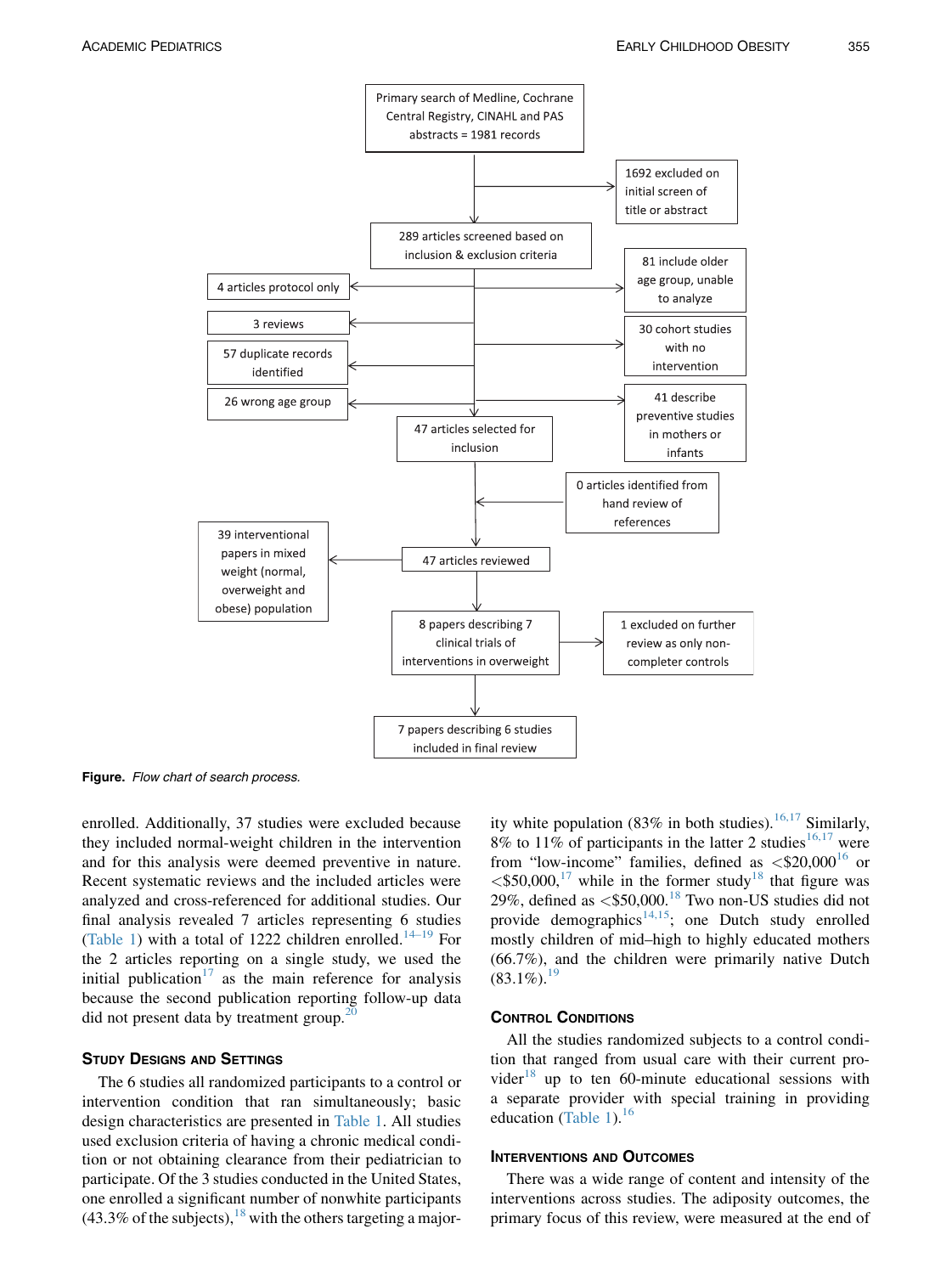|                                                | Participant     |                                                                                                            | Intervention Condition (Provider,                                                                                                                                          |                                                                           | <b>Control Condition</b>                                                                                |                        |
|------------------------------------------------|-----------------|------------------------------------------------------------------------------------------------------------|----------------------------------------------------------------------------------------------------------------------------------------------------------------------------|---------------------------------------------------------------------------|---------------------------------------------------------------------------------------------------------|------------------------|
| Study                                          | Age             | <b>Inclusion Criteria</b>                                                                                  | No. of Sessions)                                                                                                                                                           | Time Intensity                                                            | (Provider, No. of Sessions)                                                                             | Sample Size            |
| Bocca 2012,<br>Netherlands <sup>14</sup>       | $3-5y$          | Overweight or obese children<br>with BMI z score $>1.1$                                                    | Diet advice (dietician, 6), physical<br>activity sessions (physiotherapist,<br>12), group behavioral counseling<br>sessions (psychologist, 6)                              | 27 h over 4 mo                                                            | Healthy eating behaviors,<br>encouraged activity<br>(pediatrician, 3)                                   | 32 IC, 25 CC           |
| Kelishadi 2009, Iran <sup>15</sup>             | $5.6 \pm 0.5$ y | $BMI \geq aqe$ - or sex-specific<br>95th percentile                                                        | Healthy lifestyle education plus diet<br>information (pediatrician,<br>dietician, 6); DR group: $>800$ mg<br>Ca/d; ER group: restricted<br>calories                        | 6 monthly sessions for IC and<br>CC (unclear time per session)            | Healthy lifestyle education<br>(pediatrician, dietician);<br>no specific diet advice                    | 36 DR, 31 ER,<br>32 CC |
| Quattrin 2012, USA <sup>16</sup>               | $2-5y$          | BMI $\geq$ 85th percentile for age<br>and gender and 1 parent<br>with BMI $\geq$ 27                        | Diet, physical, and sedentary<br>activities education with<br>phone-based coaching between<br>meetings (PEAs, 10)                                                          | 10 h over 6 mo in person,<br>8 phone calls                                | Same educational sessions<br>without in-person coach<br>after meetings                                  | 46 IC, 50 CC           |
| Stark 2011, USA <sup>17</sup>                  | $2-5y$          | $\geq$ 95th percentile BMI, not<br>more than 100% above the<br>mean BMI and a parent with<br>BMI $\geq$ 25 | Diet, physical activity, and<br>behavioral management; mixed<br>group and individual sessions<br>(psychologist, 18); 12 wk supply<br>of vegetables provided                | 27 h over 6 mo in clinic and<br>in home                                   | Healthy diet, physical activity,<br>decrease screen time<br>(pediatrician, 1); brochure<br>given        | 8 IC, 10 CC            |
| Taveras 2011, USA <sup>18</sup>                | $2 - 6.9y$      | BMI $\geq$ 95th percentile or<br>>85th percentile and<br>1 parent overweight                               | Motivational interviewing and<br>education focused on: TV, sugar<br>sweetened beverages and fast<br>food (PNP, 4); also enhanced<br><b>EMR</b>                             | 4 clinic visits (25 min each),<br>4 phone calls (15 min each)<br>over 1 y | Standard of care in the<br>practice (pediatrician)                                                      | 253 IC, 192 CC         |
| Van Grieken 2013,<br>Netherlands <sup>19</sup> | 5y              | Overweight but not obese<br>children                                                                       | Motivational interviewing on<br>1) playing outdoors, 2) eating<br>breakfast, 3) reducing sweet<br>drinks, 4) watching TV,<br>computer gaming (physician-<br>nurse team, 4) | 4 visits in clinic over 1 y<br>(unclear time per visit)                   | General information on a<br>healthy lifestyle during the<br>well-child visit (physician-<br>nurse team) | 277 IC, 230 CC         |

<span id="page-3-0"></span>**Table 1.** Summary of Included Studies' Design and Context for All Randomized Controlled Trials (n = 6)

BMI indicates body mass index; DR, dairy rich; ER, energy restricted; IC, intervention condition; CC, control condition; PEA, practice enhancement assistant (person embedded in practice with a bachelor's or master's degree in psychology, nutrition, or exercise science); PNP, pediatric nurse practitioner; and EMR, electronic medical record.

356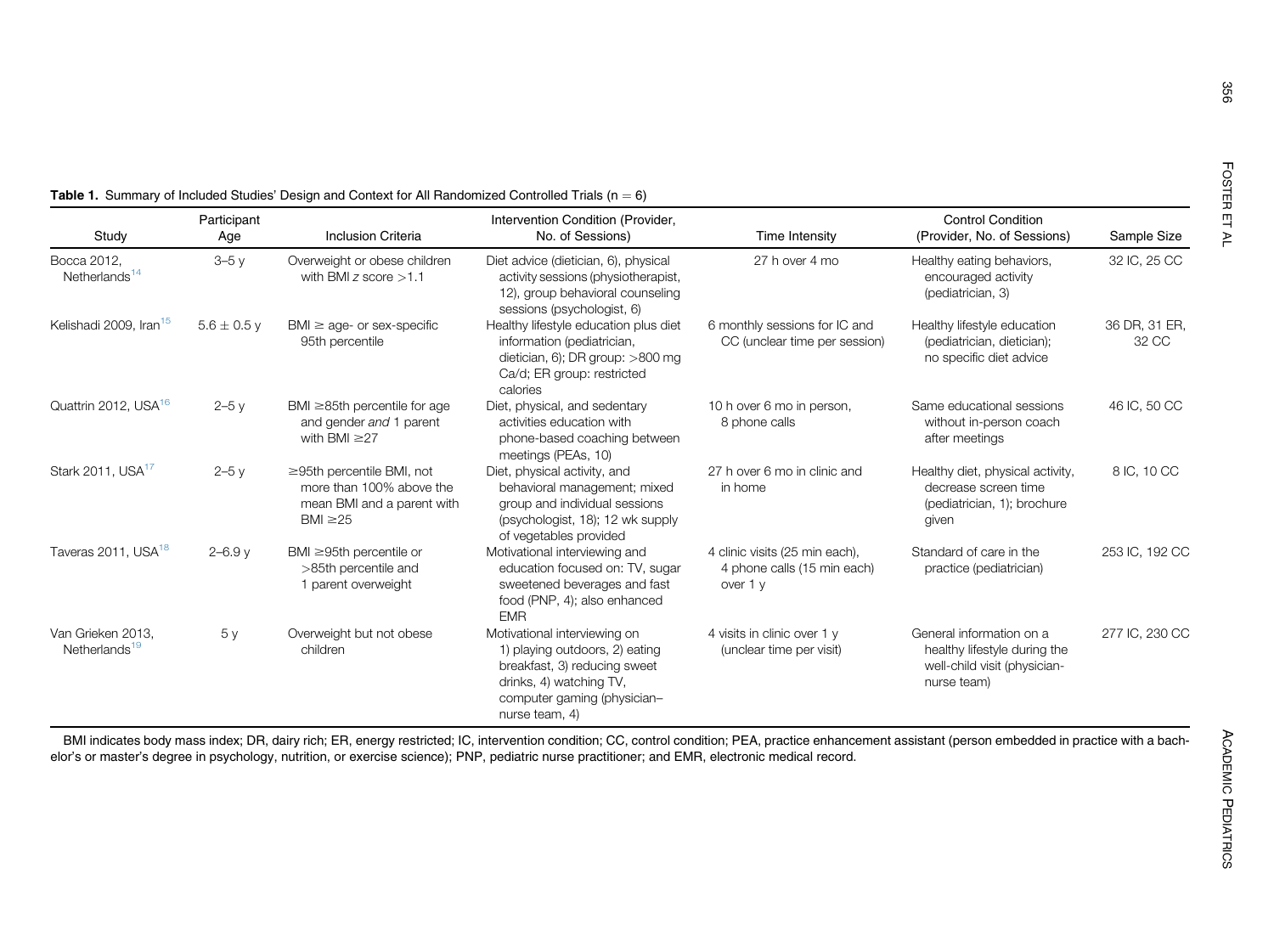the intervention period using the baseline assessment as comparison. Four of the 6 studies also included an additional postintervention follow-up time point. $14,15,17,19$ Given the heterogeneity in both design and especially in the intervention, we did not conduct a meta-analysis of the outcome data. Instead, we provide a qualitative synthesis of the articles grouped by design similarities. Two studies attempted to leverage existing clinic resources and randomized by clinic or clinician, 2 studies had intensive, multidisciplinary interventions, 1 study evaluated the effect of personalized coaching versus education, and 1 study evaluated different dietary education prescriptions.

Two studies used an approach building on current capacity using the current clinical context and providers to implement most of the intervention.<sup>[18,19](#page-7-0)</sup> The study by Taveras et al $^{18}$  $^{18}$  $^{18}$  was a cluster-randomized trial with individual practices assigned to intervention or control. Intervention practices received updates to their electronic medical record, staff training, health promotion in waiting rooms, educational handouts, and resource lists for patients. Motivational interviewing around obesity-related health behaviors was delivered by trained pediatric nurse practitioners, with 4 in-person visits designed to occur over the first year; notably, only 56% of the participants had 2 or more interactions (including phone calls). They did not find a significant difference in change in BMI at 1 year between intervention and control participants [\(Table 2](#page-5-0)); a post hoc analysis showed significant effects on BMI in female subjects ( $P = .03$ ) and those in households with incomes less than \$50,000 ( $P = .01$ ). Van Grieken et al<sup>[19](#page-7-0)</sup> randomized by clinical team ( $n = 44$  physician–nurse teams, 72% pediatricians) within clinic sites  $(n = 9)$ . All clinical sites, and therefore teams, received some systems-based intervention to improve identification and tracking of weight status. Intervention teams received motivational interviewing training and could provide up to 4 total visits over the first year of the program; 76.7% of participants received 2 visits, and 30.6% received all 4 visits. They did not show significant decreases in overall BMI between groups ([Table 2\)](#page-5-0); they did demonstrate a difference for only mildly overweight individuals in their subanalysis ( $P = .05$ ).

Two studies had designs similar in using intensive interventions and fairly low levels of interaction with con-trols.<sup>[14,17](#page-7-0)</sup> Stark et al<sup>[17](#page-7-0)</sup> randomized parent–child dyads to intervention or control. They provided intervention participants with dietary education, physical activity education, and coaching on physical activity and general behavioral management in both a group setting and via an in-home intervention in a 2-stage process with initially 12 weeks of weekly interactions and then 12 weeks of every-otherweek interactions. Professionals also used in-home assessments to help families identify play areas and reducing high-calorie, low-nutrient foods from their specific home environment. They demonstrated a sustained effect on BMI at 12 months with a between-group difference of  $-0.77$  kg/m<sup>2</sup> (95% confidence interval  $-1.26, -0.27$ ). In a similar design, parent–child dyads randomized to the intervention condition in Bocca et  $al<sup>14</sup>$  $al<sup>14</sup>$  $al<sup>14</sup>$  received education on diet, physical activity, and behavioral counseling. Diet

education was provided in six 30-minute sessions with a dietician; a physiotherapist conducted twelve 60-minute sessions of group physical activity; and a psychologist conducted six 120-minute group behavioral therapy sessions focusing on role modeling and behavior change appropriate for the age group. Bocca et  $al<sup>14</sup>$  $al<sup>14</sup>$  $al<sup>14</sup>$  showed significant changes in BMI at 4 months with a decrease of  $-1.2$  kg/  $m<sup>2</sup>$  (95% confidence interval  $-1.50, -0.81$ ) in the intervention compared to  $-0.6$  kg/m<sup>2</sup> (95% confidence interval  $-1.04$ ,  $-0.19$ ) in controls, and at 12 months in the intervention compared to controls ( $P = .03$ ; [Table 2\)](#page-5-0).

The study of Quattrin et al<sup>[16](#page-7-0)</sup> differed as it provided education to both intervention and control while testing the effect of personalized coaching around behavior. All parent–child dyads received ten 60-minute educational sessions on diet, physical activity, and sedentary activities. All parents were contacted 8 times over the phone to follow-up on the educational sessions. Only participants randomized to the intervention received teaching on behavioral techniques in a group setting and then a 1:1 coach to discuss specific objectives and review progress after these sessions. They showed significant reductions in percentage over median BMI from 30.6%  $\pm$  9.7% at baseline to 24.2%  $\pm$ 10.1% at 6 months compared to the control group of  $30.5\% \pm 9.3\%$  to  $28.3\% \pm 9.5\%$  ( $P < .0021$ ).

Kelishadi et al<sup>[15](#page-7-0)</sup> provided all participants with 6 monthly educational sessions led by a pediatrician and dietician with randomization of children into 1 of 3 dietary recommendations: restricted caloric intake, dairy-rich diet, or usual care of nonspecific healthy-diet education. A specific diet was not provided by the study, and no other visits were prescribed. They found significant reductions in mean BMI z scores across all groups compared to baseline after the end of the intervention at 6 months (dairy rich:  $-0.6$ , P  $= .01$ ; energy restricted:  $-0.6$ ,  $P = .01$ ; control:  $-0.5$ , P  $=$  .01) with no significant difference between groups; they reported a significant mean change from baseline to 6 months in waist circumference (dairy rich:  $-2.0cm$ ; energy restricted:  $-2.5cm$ ; control:  $-1.7$ ) with a significant difference across all groups ( $P = .01$ ). At 36 months, researchers reported an increase in BMI z score between baseline and follow-up in the energy-restricted (mean change  $0.7$ ,  $SD = 0.01$ ) and control groups (mean change 0.6,  $SD = 0.02$ ) with a smaller increase in the dairy-rich group (mean change  $-0.1$ , SD = 0.004, P = .001); similar data of a smaller increase in the dairy-rich group were pre-sented for the waist circumference outcome ([Table 2\)](#page-5-0).

Although all of the study designs targeted diet and activity behaviors, 2 did not report on the secondary out-comes.<sup>[16,19](#page-7-0)</sup> Of the 2 intensive interventions, Bocca et al<sup>[14](#page-7-0)</sup> found no difference in activity as measured by a pedometer and energy intake measured by a food diary, and Stark et al<sup>[17](#page-7-0)</sup> found no difference in activity as measured by an actigraph but did find decreased caloric intake as assessed via serial 24-hour dietary recalls. Kelishadi et al<sup>[15](#page-7-0)</sup> found no difference in energy expenditure measured via a questionnaire reportedly validated against an accelerometer and no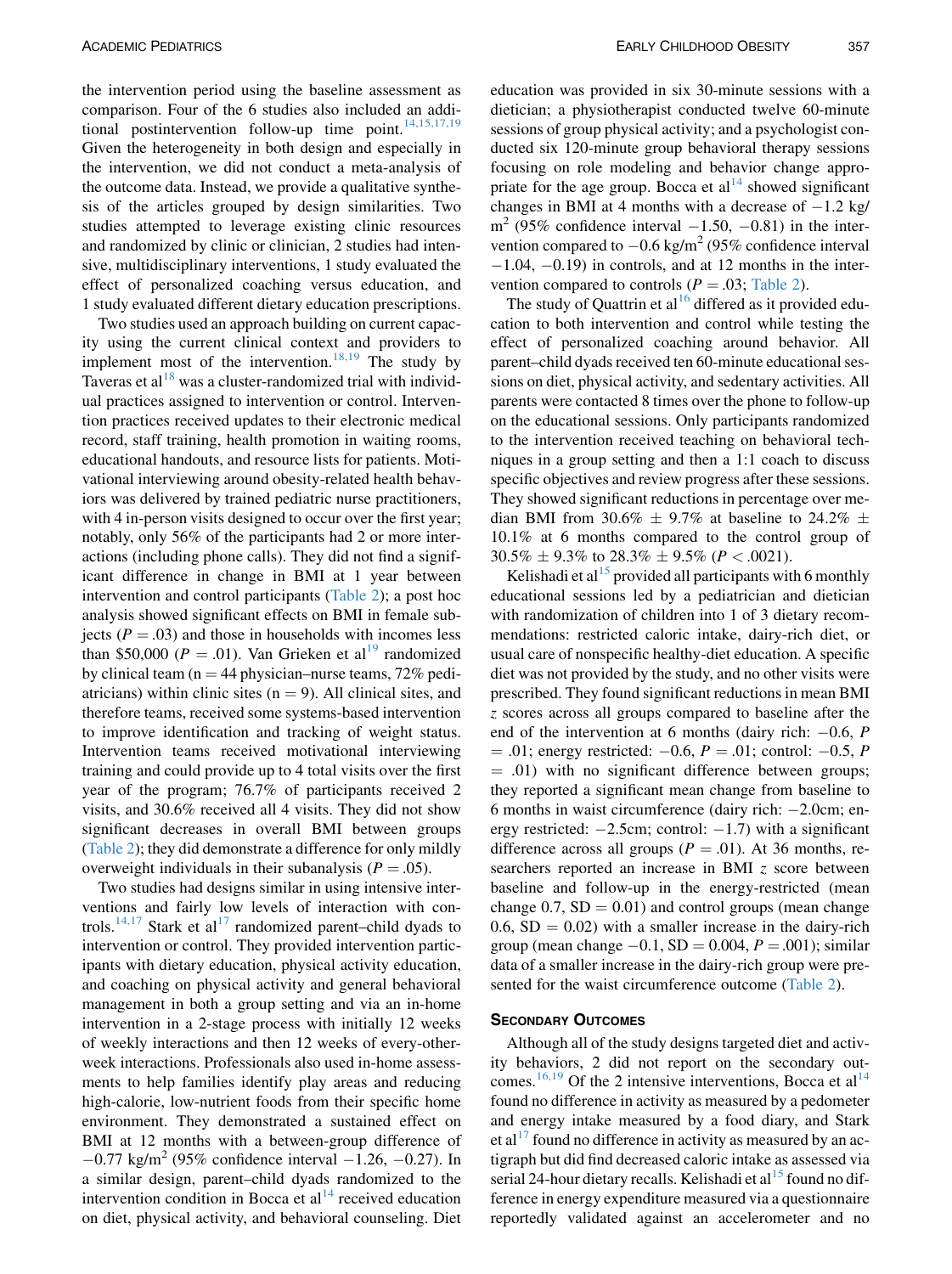358

|                                                |                               |                   | Outcome at End of Study                              |                                               |                                                    |                                                                                                                                                                                                              |  |
|------------------------------------------------|-------------------------------|-------------------|------------------------------------------------------|-----------------------------------------------|----------------------------------------------------|--------------------------------------------------------------------------------------------------------------------------------------------------------------------------------------------------------------|--|
| Study                                          | <b>Primary Outcomes</b>       | <b>Time Point</b> | <b>Intervention Condition</b>                        | <b>Control Condition</b>                      | Difference Between<br>Conditions                   | Secondary Outcomes (Diet and<br><b>Activity Assessments)</b>                                                                                                                                                 |  |
| Bocca 2012,                                    | <b>BMI</b>                    | $12 \text{ mo}$   | $-1.0$ kg/m <sup>2</sup> (95% Cl $-1.52$ , $-0.47$ ) | 0.0 kg/m <sup>2</sup> (95% CI $-0.67$ , 0.62) | $P=.03$                                            | No difference in activity (steps per                                                                                                                                                                         |  |
| Netherlands <sup>14</sup>                      | WC z score                    | $12 \text{ mo}$   | $-0.4$ (95% CI $-0.57$ , $-0.14$ )                   | $-0.3$ (95% CI $-0.61$ , $-0.01$ )            | $P = .01$                                          | day) at 12 mo, $P = .39$ ; no                                                                                                                                                                                |  |
|                                                | BMI z score                   | $12 \text{ mo}$   | $-0.6$ (95% CI $-0.82$ , $-0.44$ )                   | $-0.3$ (95% CI $-0.49$ , $-0.05$ )            | $P = .02$                                          | difference in energy intake<br>(calories) at 12 mo, $P = .87$                                                                                                                                                |  |
| Kelishadi 2009, Iran <sup>15</sup>             | BMI z score                   | 36 mo             | Change from baseline,<br>mean (SD) DR $-0.1$ (0.004) | ER: 0.7 (0.01); control: 0.6 (0.02)           | $P = .001$                                         | Mean energy intake lower in ER<br>group at 6 mo, no difference at                                                                                                                                            |  |
|                                                | <b>WC</b>                     |                   | Change from baseline,<br>mean (SD) DR 4.1 (0.3)      | ER: 4.8 (0.2); control: 5.2 (0.4)             | $P=.04$                                            | 36 mo; energy expenditure<br>reported as NS difference at all<br>time points                                                                                                                                 |  |
| Quattrin 2012, USA <sup>16</sup>               | Percentage over<br>median BMI | 6 mo              | From 30.6% $\pm$ 9.7, to<br>$24.2\% + 10.1$          | From 30.5% $\pm$ 9.3 to 28.3% $\pm$ 9.5       | P < .0021                                          | None reported                                                                                                                                                                                                |  |
| Stark 2011, USA <sup>17</sup>                  | BMI z score                   | $12 \text{ mo}$   | Change from baseline,<br>mean $(SD) -0.37 (0.41)$    | Change from baseline, mean (SD)<br>0.40(0.49) | $-0.77$ , (95% CI<br>$-1.26, -0.27$                | Difference at 12 mo for calorie<br>intake (kcal): -525 (95%<br>CI $-811$ , $-240$ ); average of 20<br>min vigorous activity, 59-75 min<br>moderate activity per day across<br>time points, NS between groups |  |
| Taveras 2011, USA <sup>18</sup>                | <b>BMI</b>                    | $12 \text{ mo}$   | From baseline, mean (SE):<br>0.31(0.09)              | From baseline, mean (SE): 0.49<br>(0.10)      | $-0.21$ kg/m <sup>2</sup> (95% CI<br>$-0.50, 0.07$ | NS difference at 12 mo for activity<br>(h/d); soda (servings/d); fruit/                                                                                                                                      |  |
|                                                | BMI z score                   | $12 \text{ mo}$   | <b>NA</b>                                            | <b>NA</b>                                     | $-0.05$ (95% CI $-0.14$ , 0.04)                    | vegetable intake (servings/d) or<br>fast food (servings/wk); TV (h/d):<br>$-0.36$ (95% CI $-0.64$ , $-0.09$ ),<br>$P = .01$                                                                                  |  |
| Van Grieken 2013,<br>Netherlands <sup>19</sup> | <b>BMI</b>                    | 2y                | Change from baseline,<br>mean (SD) 1.37 (1.53)       | Change from baseline, mean (SD)<br>1.44(1.71) | $-0.16$ kg/m <sup>2</sup> (95% CI<br>$-0.6, 0.27$  | None reported                                                                                                                                                                                                |  |
|                                                | <b>WC</b>                     | 2y                | Change from baseline,<br>mean (SD) 7.20 (5.49)       | Change from baseline, mean (SD)<br>7.33(5.30) | $-0.16$ cm (95% CI<br>$-1.10, 0.78$                |                                                                                                                                                                                                              |  |

<span id="page-5-0"></span>Table 2. Summary of Outcomes Across Included Studies Using the Longest Time Point for Each Study

BMI indicates body mass index; CI, confidence interval; WC, waist circumference; DR, dairy rich; ER, energy restricted; and NA, not applicable.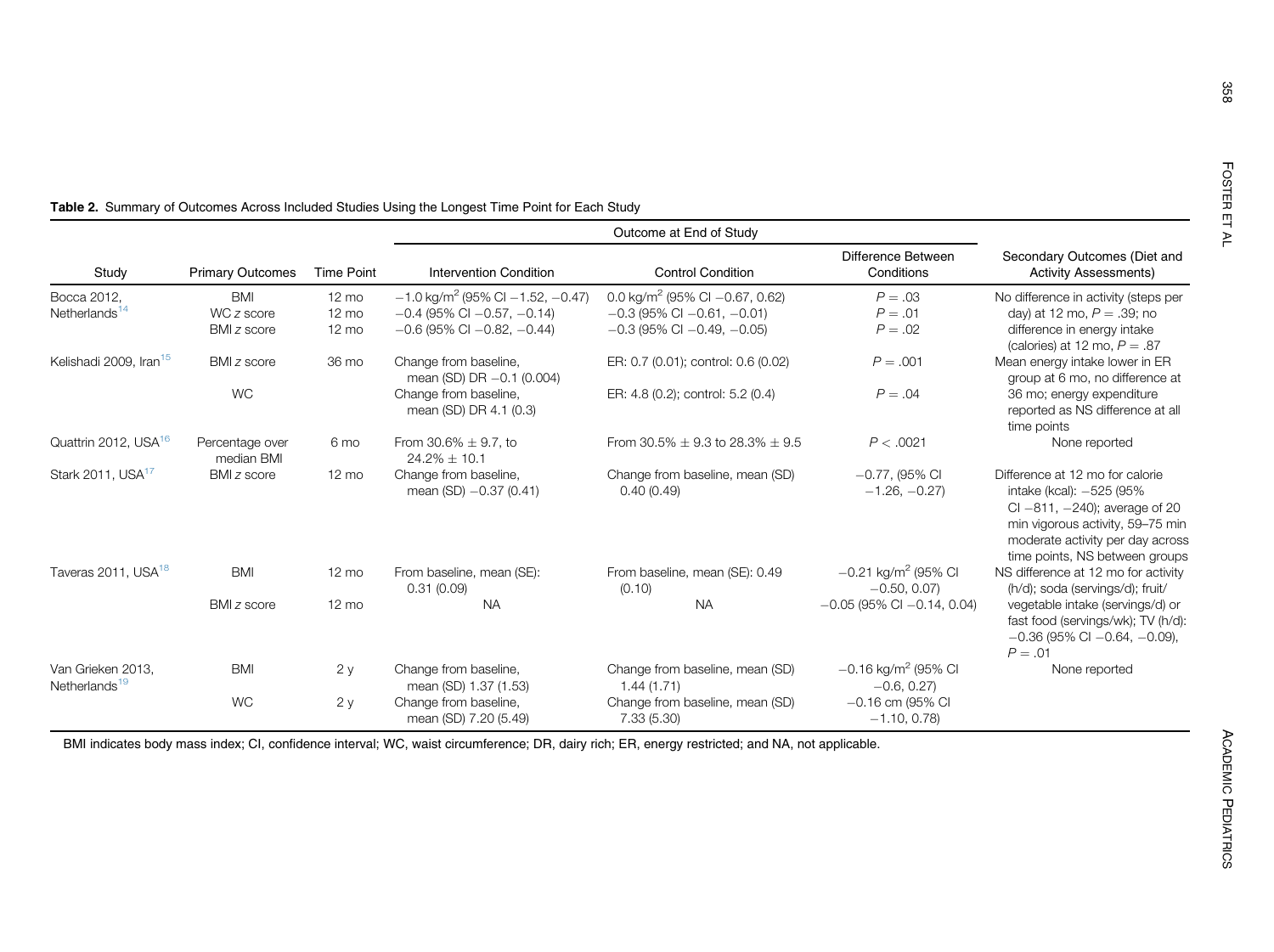difference in mean energy intake at 36 months as assessed via a 3-day food diary.

All of the studies used either a form of computerized randomization or a random numbers table and method of allocation concealment that we considered to be low risk (Table 3). Three studies were determined to be at high or un-clear risk for blinding of personnel.<sup>[14,16,18](#page-7-0)</sup> Only 2 of the studies documented blinding to treatment status when obtaining outcome measures.<sup>[17,19](#page-7-0)</sup> For the unblinded studies, given the fact that the primary measures were adiposity indices, there is a low threat to validity given the objective nature of the measurement. Although there were certain components of the individual studies that contained a high or unclear risk of bias, given the objective outcome, low selective reporting, suitable random sequence generation, and allocation concealment, the threat to validity from these potential biases was judged to be low. Given the heterogeneity in reported outcomes (BMI vs BMI z score vs percentage over median) and the small number of studies reporting the same outcome, we were not able to utilize a funnel plot to assess for potential publication bias.

In this systematic review of treatment interventions for obesity in early childhood, the more intensive multidisciplinary studies $14,17$  demonstrated significant reductions in adiposity measures compared to usual care, while negative results were seen in 2 large studies done using systems-based interventions along with motivational interviewing. $18,19$  The other study that demonstrated a significant change in adiposity measure<sup>[16](#page-7-0)</sup> differed from the more intensive studies in 2 ways. First, they primarily tested only 1 variable: the role of a parent coach. Second, they had a much more similar control group in terms of intensity, in contrast to the other 2 studies whose usual care conditions were very low intensity. $14,17$ 

The significant effects seen in the 2 intensive multidisci-plinary interventions<sup>[14,17](#page-7-0)</sup> highlight the need for intense interventions but raises the issue of feasibility. Intensive studies may work to reduce adiposity, at least in the short term, but they would be challenging for most communities to implement. More scalable interventions like those proposed by Taveras et al<sup>18</sup> and van Grieken et al<sup>[19](#page-7-0)</sup> demon-

strate that for interventional purposes, that degree of intensity may not be enough. The study by Quattrin et al  $16$  is arguably somewhere in between the others in intensity of the intervention and places additional evidence behind the idea of using some form of coaching or mentoring, as suggested by other studies. $2^{1-23}$  Indeed, the primary difference between Quattrin et al and the 2 motivational interviewing studies, after taking into account the difference in control conditions, can be viewed as frequency of contact as Quattrin et al had 8 coaching interactions over 6 months versus the 4 to 7 interactions over a year in the others, with many having only 2 interactions.<sup>[18,19](#page-7-0)</sup> Notably, data from Quattrin et al on longer-term, follow-up outcomes published after this review was completed demonstrate a sustained ef-fect of the intervention at 12 months postintervention.<sup>[24](#page-8-0)</sup> An exploration of the frequency of contact needed to create and sustain behavioral change around diet and activity in this age group would assist future study and program designs.

The lack of an effect on the intermediate outcome of physical activity in 3 studies that showed some effect on adiposity<sup>[14,15,17](#page-7-0)</sup> seems to argue against focusing on that aspect in this age group. Outcomes from trials in older children have also failed to demonstrate a consistent or sustained effect of interventions focused on activity alone. $25$  The intermediate outcome of energy intake had mixed results, with 1 study showing a significant difference in the intervention group and 2 failing to show a difference; the heterogeneity in assessments, known challenges to those methods and a lack of direct comparisons in this age group limits any conclusions.

Prior systematic reviews examining obesity interventions in older children have highlighted that combined interventions that have a behavioral component are most effective.[25,26](#page-8-0) These were completed before the publication of the studies included in this review, but the general finding is consistent regarding what works—that is, focusing on both diet and physical activity with a behavioral component. Also consistent with the findings here is that more intense interventions in older children tend to demonstrate greater efficacy in reducing adiposity, though the exact level of intensity is not established.<sup>27,2</sup> Motivational interviewing has been found to be effective in promoting weight loss in adults, $2^9$  and this approach has been explored recently in older children, with results thus far showing mixed results. $30-32$ 

We also examined how the US expert committee recom-mendations<sup>[33](#page-8-0)</sup> align with the evidence from this review in

| <b>Table 3.</b> Assessment of Bias for Included Studies |  |  |
|---------------------------------------------------------|--|--|
|                                                         |  |  |

|                                | Random                 |                           | Blinding of                   |                         | Incomplete      |                        |
|--------------------------------|------------------------|---------------------------|-------------------------------|-------------------------|-----------------|------------------------|
| Study                          | Sequence<br>Generation | Allocation<br>Concealment | Participants<br>and Personnel | Blinding of<br>Outcomes | Outcome<br>Data | Selective<br>Reporting |
| Taveras 2011 <sup>18</sup>     | Low                    | Low                       | High                          | Unclear                 | Low             | Low                    |
| Boca 2012 <sup>14</sup>        | $_{\text{OW}}$         | Low                       | Unclear                       | Unclear                 | Low             | Low                    |
| Kelishadi 2009 <sup>15</sup>   | $_{\text{OW}}$         | Low                       | Low                           | Unclear                 | Low             | Low                    |
| Quattrin 2012 <sup>16</sup>    | $_{\text{OW}}$         | Low                       | High                          | Unclear                 | Low             | Low                    |
| Van Grieken 2013 <sup>19</sup> | $_{\text{OW}}$         | Low                       | Low                           | $_{\text{OW}}$          | Low             | Low                    |
| Stark 2011 <sup>17</sup>       | LOW                    | Low                       | Low                           | Low                     | Low             | Low                    |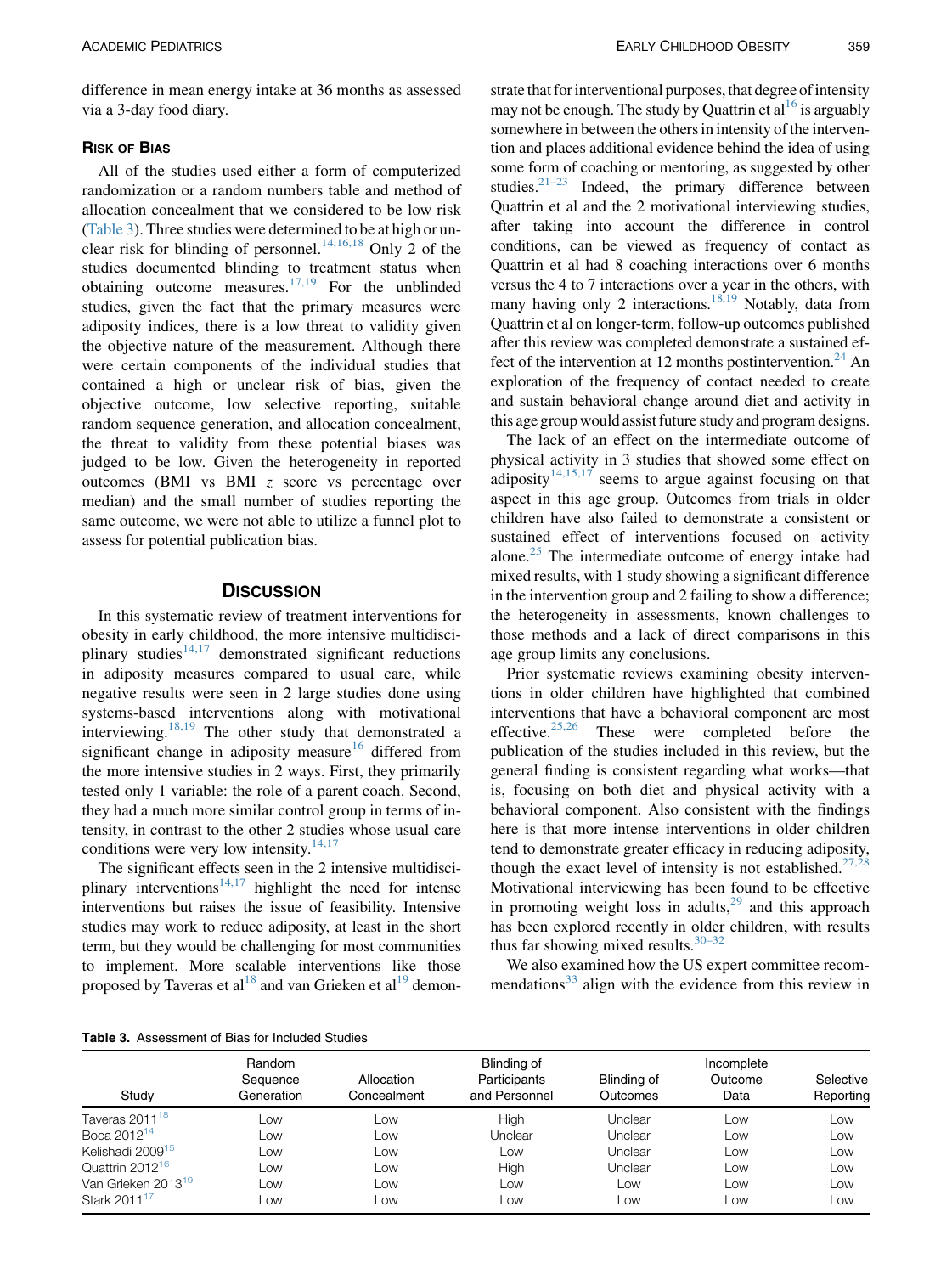<span id="page-7-0"></span>order to inform current practice. The expert recommendations put forth a staged approach: stage 1 or prevention plus, which constitutes engaging in healthy lifestyle eating and activity habits; stage 2 or structured weight management, which includes a structured approach to diet, structured activity and increased monitoring (monthly visits); stage 3 or comprehensive multidisciplinary intervention, which has similar goals but with more monitoring (weekly visits initially) and includes structured behavioral intervention (with a behavioral counselor), a dietician, and an activity specialist; and finally stage 4 or tertiary care intervention, which entails a program addressing the above as well as consideration of medications, severe dietary restric-tions, or surgical intervention.<sup>[33](#page-8-0)</sup> Four studies approximated a stage 1 intervention for controls<sup>14,17–19</sup>; only Bocca et al<sup>14</sup> demonstrated any impact on BMI, and that effect was seen at the 4-month follow-up and not the 12-month postintervention time point. The other 3 studies showed an increase in the adiposity measure. None of the arms truly approximated step 2 of the recommendations; the control arm of Quattrin et  $al<sup>16</sup>$  and both arms of Kelishadi et al<sup>15</sup> approximate at least the monthly interaction component, and all 3 arms showed some reduction in adiposity measure at 6 months. The intervention arms of Stark et al<sup>17</sup> and Bocca et al<sup>14</sup> approximate step 3 of the recommendations, and both arms showed a significant reduction in their adiposity measures. Therefore, the evidence to date has the strongest support for step 3 interventions. There is no evidence to support step 1 interventions having a significant effect in this age group at this time, and there is an absence of evidence around step 2 for this age group.

We did not include studies that included normal-weight children in their intervention in order to separate primary prevention from treatment. It should be noted that there were a number of quality studies excluded by taking this step, and this is a limitation in applicability. This review also highlights the paucity of studies conducted in primarily minority or poor populations, where the biggest obesity burden lies. $1,33$  Given the cultural contexts in which coaching, behavioral change, and motivational interviewing take place, testing whether these methods work in diverse populations is needed.

It has becoming increasingly recognized that weight status in early childhood is a significant predictor for weight status and its associated comorbidities later in life. From the studies included in this systematic review, more intensive, multidisciplinary treatment interventions provide the strongest evidence of effectiveness. For individual providers, the evidence synthesized in this review can be used to target individual therapy where indicated, understanding that the data suggest a relatively intense intervention is likely needed. For policy makers, scalability and sustainability will need to be considered as these approaches are applied to addressing the public health scope of early childhood obesity.

## **ACKNOWLEDGMENTS**

BAF was supported by a grant from the US NIH/NCATS (KL2 TL001118). The sponsor had no role in the study design, collection,

analysis or interpretation of data; nor in the writing of the report or the decision to submit the article for publication.

## **REFERENCES**

- 1. [Ogden CL, Carroll MD, Kit BK, et al. Prevalence of childhood and](http://refhub.elsevier.com/S1876-2859(15)00167-9/sref1) [adult obesity in the United States, 2011–2012.](http://refhub.elsevier.com/S1876-2859(15)00167-9/sref1) JAMA. 2014;311: [806–814.](http://refhub.elsevier.com/S1876-2859(15)00167-9/sref1)
- 2. [Cunningham SA, Kramer MR, Narayan KMV. Incidence of childhood](http://refhub.elsevier.com/S1876-2859(15)00167-9/sref2) [obesity in the United States.](http://refhub.elsevier.com/S1876-2859(15)00167-9/sref2) N Engl J Med. 2014;370:403–411.
- 3. [Singh AS, Mulder C, Twisk JWR, et al. Tracking of childhood over](http://refhub.elsevier.com/S1876-2859(15)00167-9/sref3)[weight into adulthood: a systematic review of the literature.](http://refhub.elsevier.com/S1876-2859(15)00167-9/sref3) Obes Rev. [2008;9:474–488](http://refhub.elsevier.com/S1876-2859(15)00167-9/sref3).
- 4. [Waters E, Bj H, Brown T, et al. Interventions for preventing obesity in](http://refhub.elsevier.com/S1876-2859(15)00167-9/sref4) children. [Cochrane Database Syst Rev](http://refhub.elsevier.com/S1876-2859(15)00167-9/sref4). 2011;CD001871.
- 5. [Showell NN, Fawole O, Segal J, et al. A systematic review of home](http://refhub.elsevier.com/S1876-2859(15)00167-9/sref5)[based childhood obesity prevention studies.](http://refhub.elsevier.com/S1876-2859(15)00167-9/sref5) Pediatrics. 2013;132: [e193–e200](http://refhub.elsevier.com/S1876-2859(15)00167-9/sref5).
- 6. [Bleich SN, Segal J, Wu Y, et al. Systematic review of community](http://refhub.elsevier.com/S1876-2859(15)00167-9/sref6)[based childhood obesity prevention studies.](http://refhub.elsevier.com/S1876-2859(15)00167-9/sref6) Pediatrics. 2013;132: [e201–e210](http://refhub.elsevier.com/S1876-2859(15)00167-9/sref6).
- 7. [Monasta L, Batty GD, Macaluso A, et al. Interventions for the preven](http://refhub.elsevier.com/S1876-2859(15)00167-9/sref7)[tion of overweight and obesity in preschool children: a systematic re](http://refhub.elsevier.com/S1876-2859(15)00167-9/sref7)[view of randomized controlled trials.](http://refhub.elsevier.com/S1876-2859(15)00167-9/sref7) Obes Rev. 2011;12:e107–e118.
- 8. [Hesketh KD, Campbell KJ. Interventions to prevent obesity in 0–5](http://refhub.elsevier.com/S1876-2859(15)00167-9/sref8) [year olds: an updated systematic review of the literature.](http://refhub.elsevier.com/S1876-2859(15)00167-9/sref8) Obesity. [2010;18\(suppl 1\):S27–S35.](http://refhub.elsevier.com/S1876-2859(15)00167-9/sref8)
- 9. [Bond M, Wyatt K, Lloyd J, et al. Systematic review of the effective](http://refhub.elsevier.com/S1876-2859(15)00167-9/sref9)[ness of weight management schemes for the under fives.](http://refhub.elsevier.com/S1876-2859(15)00167-9/sref9) Obes Rev. [2011;12:242–253](http://refhub.elsevier.com/S1876-2859(15)00167-9/sref9).
- 10. [Kuczmarski RJ, Ogden CL, Guo SS, et al. 2000 CDC growth charts](http://refhub.elsevier.com/S1876-2859(15)00167-9/sref10) [for the United States: methods and development.](http://refhub.elsevier.com/S1876-2859(15)00167-9/sref10) Vital Health Stat 11[. 2002;1–190](http://refhub.elsevier.com/S1876-2859(15)00167-9/sref10).
- 11. [WHO child growth standards based on length/height, weight and age.](http://refhub.elsevier.com/S1876-2859(15)00167-9/sref11) [Acta Paediatr Suppl](http://refhub.elsevier.com/S1876-2859(15)00167-9/sref11). 2006;450:76–85.
- 12. [Cole TJ. Establishing a standard definition for child overweight and](http://refhub.elsevier.com/S1876-2859(15)00167-9/sref12) [obesity worldwide: international survey.](http://refhub.elsevier.com/S1876-2859(15)00167-9/sref12) BMJ. 2000;320:1240–1243.
- 13. Higgins J, Green S, eds. Cochrane Handbook for Systematic Reviews of Interventions. Cochrane Collaboration; 2011. Version 5.1.0. Available at: [www.cochrane-handbook.org.](http://www.cochrane-handbook.org) Accessed July 25, 2014.
- 14. [Bocca G, Corpeleijn E, Stolk RP, et al. Results of a multidisciplinary](http://refhub.elsevier.com/S1876-2859(15)00167-9/sref14) [treatment program in 3-year-old to 5-year-old overweight or obese](http://refhub.elsevier.com/S1876-2859(15)00167-9/sref14) [children: a randomized controlled clinical trial.](http://refhub.elsevier.com/S1876-2859(15)00167-9/sref14) Arch Pediatr Adolesc Med[. 2012;166:1109–1115.](http://refhub.elsevier.com/S1876-2859(15)00167-9/sref14)
- 15. [Kelishadi R, Zemel MB, Hashemipour M, et al. Can a dairy-rich diet](http://refhub.elsevier.com/S1876-2859(15)00167-9/sref15) [be effective in long-term weight control of young children?](http://refhub.elsevier.com/S1876-2859(15)00167-9/sref15) J Am Coll Nutr[. 2009;28:601–610.](http://refhub.elsevier.com/S1876-2859(15)00167-9/sref15)
- 16. [Quattrin T, Roemmich JN, Paluch R, et al. Efficacy of family-based](http://refhub.elsevier.com/S1876-2859(15)00167-9/sref16) [weight control program for preschool children in primary care.](http://refhub.elsevier.com/S1876-2859(15)00167-9/sref16) Pediatrics[. 2012;130:660–666.](http://refhub.elsevier.com/S1876-2859(15)00167-9/sref16)
- 17. [Stark LJ, Spear S, Boles R, et al. A pilot randomized controlled trial of](http://refhub.elsevier.com/S1876-2859(15)00167-9/sref17) [a clinic and home-based behavioral intervention to decrease obesity in](http://refhub.elsevier.com/S1876-2859(15)00167-9/sref17) preschoolers. Obesity[. 2011;19:134–141.](http://refhub.elsevier.com/S1876-2859(15)00167-9/sref17)
- 18. [Taveras EM, Gortmaker SL, Hohman KH, et al. Randomized](http://refhub.elsevier.com/S1876-2859(15)00167-9/sref18) [controlled trial to improve primary care to prevent and manage child](http://refhub.elsevier.com/S1876-2859(15)00167-9/sref18)[hood obesity: the High Five for Kids study.](http://refhub.elsevier.com/S1876-2859(15)00167-9/sref18) Arch Pediatr Adolesc Med. [2011;165:714–722](http://refhub.elsevier.com/S1876-2859(15)00167-9/sref18).
- 19. [Van Grieken A, Veldhuis L, Renders CM, et al. Population-based](http://refhub.elsevier.com/S1876-2859(15)00167-9/sref19) [childhood overweight prevention: outcomes of the "Be Active, Eat](http://refhub.elsevier.com/S1876-2859(15)00167-9/sref19) Right" study. PLoS One[. 2013;8:e65376](http://refhub.elsevier.com/S1876-2859(15)00167-9/sref19).
- 20. [Kuhl ES, Clifford LM, Bandstra NF, et al. Examination of the associ](http://refhub.elsevier.com/S1876-2859(15)00167-9/sref20)[ation between lifestyle behavior changes and weight outcomes in pre](http://refhub.elsevier.com/S1876-2859(15)00167-9/sref20)[schoolers receiving treatment for obesity.](http://refhub.elsevier.com/S1876-2859(15)00167-9/sref20) Health Psychol. 2014;33: [95–98](http://refhub.elsevier.com/S1876-2859(15)00167-9/sref20).
- 21. [Schwartz RP, Hamre R, Dietz WH, et al. Office-based motivational](http://refhub.elsevier.com/S1876-2859(15)00167-9/sref21) [interviewing to prevent childhood obesity: a feasibility study.](http://refhub.elsevier.com/S1876-2859(15)00167-9/sref21) Arch [Pediatr Adolesc Med](http://refhub.elsevier.com/S1876-2859(15)00167-9/sref21). 2007;161:495–501.
- 22. [Woo Baidal JA, Price SN, Gonzalez-Suarez E, et al. Parental percep](http://refhub.elsevier.com/S1876-2859(15)00167-9/sref22)[tions of a motivational interviewing-based pediatric obesity preven](http://refhub.elsevier.com/S1876-2859(15)00167-9/sref22)tion intervention. Clin Pediatr[. 2013;52:540–548.](http://refhub.elsevier.com/S1876-2859(15)00167-9/sref22)